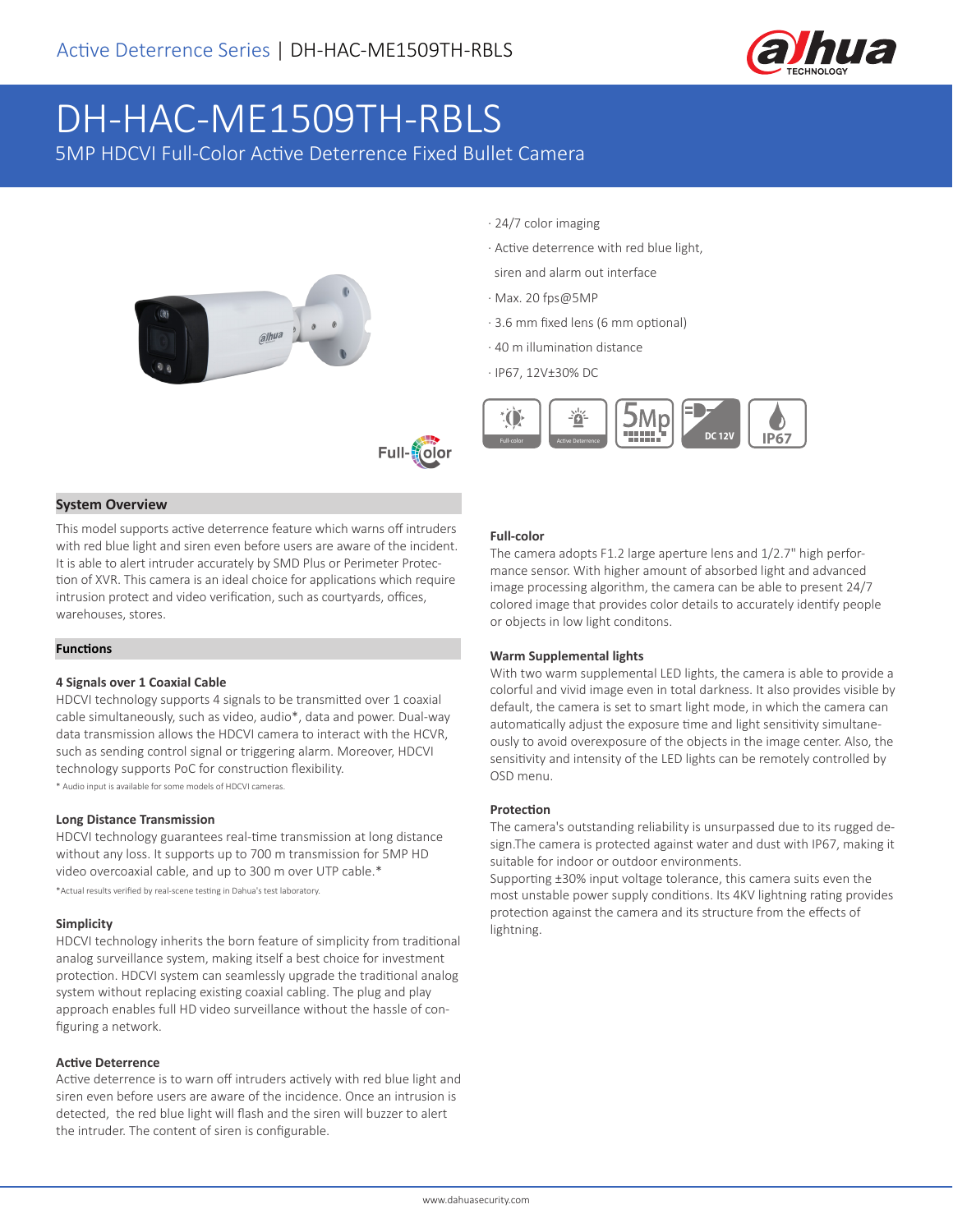# Active Deterrence Series | DH-HAC-ME1509TH-RBLS

## **Technical Specification**

| Camera                       |          |                                                                 |                                |                     |                               |
|------------------------------|----------|-----------------------------------------------------------------|--------------------------------|---------------------|-------------------------------|
| Image Sensor                 |          | 1/2.7" CMOS                                                     |                                |                     |                               |
| Max. Resolution              |          | 2592 (H) × 1944 (V)                                             |                                |                     |                               |
| Pixel                        |          | 5MP                                                             |                                |                     |                               |
| Scanning System              |          | Progressive                                                     |                                |                     |                               |
| Electronic Shutter Speed     |          | PAL: 1/25 s-1/100000 s<br>NTSC: 1/30 s-1/100000 s               |                                |                     |                               |
| S/N Ratio                    |          | $>65$ dB                                                        |                                |                     |                               |
| Min. Illumination            |          | 0.005 Lux/F1.2, 0 Lux warm light on                             |                                |                     |                               |
| <b>Illumination Distance</b> |          | 40 m (131.2 ft)                                                 |                                |                     |                               |
| <b>Illumination Type</b>     |          | Warm light                                                      |                                |                     |                               |
| Illuminator On/Off Control   |          | Auto; manual                                                    |                                |                     |                               |
| <b>Illuminator Number</b>    |          | 2 (Warm light)                                                  |                                |                     |                               |
| Pan/Tilt/Rotation Range      |          | Pan: 0°-360°<br>Tilt: 0°-180°<br>Rotation: 0°-360°              |                                |                     |                               |
| Lens                         |          |                                                                 |                                |                     |                               |
| Lens Type                    |          | Fixed-focal                                                     |                                |                     |                               |
| Mount Type                   |          | M12                                                             |                                |                     |                               |
| Focal Length                 |          | 3.6 mm; 6 mm                                                    |                                |                     |                               |
| Max. Aperture                |          | 3.6 mm: F1.2<br>6 mm: F1.2                                      |                                |                     |                               |
| Field of View                |          | 3.6 mm: H: 83°; V: 60°; D: 112°<br>6 mm: H: 53°; V: 40°; D: 66° |                                |                     |                               |
| Iris Type                    |          | <b>Fixed iris</b>                                               |                                |                     |                               |
| Close Focus Distance         |          | 3.6 mm: 1.9 m (6.23 ft)<br>6 mm: 4.5 m (14.76 ft)               |                                |                     |                               |
| <b>DORI</b><br>Distance      | Lens     | Detect                                                          | Observe                        | Recognize           | Identify                      |
|                              | $2.8$ mm | 77.8 m<br>(255.3 ft)                                            | 31.1 m<br>$(102.0 \text{ ft})$ | 15.6 m<br>(51.2 ft) | 7.8 <sub>m</sub><br>(25.6 ft) |

| Noise Reduction              | 2D                                                                                                                                                                                                                                                              |  |  |  |
|------------------------------|-----------------------------------------------------------------------------------------------------------------------------------------------------------------------------------------------------------------------------------------------------------------|--|--|--|
| Smart Light                  | Yes                                                                                                                                                                                                                                                             |  |  |  |
| Mirror                       | Off/On                                                                                                                                                                                                                                                          |  |  |  |
| Privacy Masking              | Off/On (8 Area, Rectangle)                                                                                                                                                                                                                                      |  |  |  |
| Certifications               |                                                                                                                                                                                                                                                                 |  |  |  |
| Certifications               | CE (EN55032:2015, EN61000-3-2:2014, EN61000-<br>3-3:2013, EN55024:2010+A1:2015, EN 55035:2017,<br>EN50130-4:2011+A1:2014)<br>FCC (CFR 47 FCC Part 15 subpartB, ANSI C63.4-2014)<br>UL (UL60950-1+CAN/CSA C22.2 No.60950-1)<br>IEC 62368-1:2014 (Second Edition) |  |  |  |
| Port                         |                                                                                                                                                                                                                                                                 |  |  |  |
| Video Output                 | 1 BNC output<br>Support CVI/TVI/AHD/CVBS                                                                                                                                                                                                                        |  |  |  |
| Alarm out                    | 1ch alarm out                                                                                                                                                                                                                                                   |  |  |  |
| Active Deterrence            |                                                                                                                                                                                                                                                                 |  |  |  |
| Red/Blue Light Warning       | Flash: 5 s-30 s; frequency: high/medium/low                                                                                                                                                                                                                     |  |  |  |
| Sound Warning                | Audio 1/2/3; Volume: high/medium/low;<br>duration: 5 s-30 s; 110 dB                                                                                                                                                                                             |  |  |  |
| Power                        |                                                                                                                                                                                                                                                                 |  |  |  |
| Power Supply                 | 12V +30% DC                                                                                                                                                                                                                                                     |  |  |  |
| Power Consumption            | Max 7.7W (12V DC, warm light on)                                                                                                                                                                                                                                |  |  |  |
| Environment                  |                                                                                                                                                                                                                                                                 |  |  |  |
| <b>Operating Temperature</b> | -40°C to +60°C (-40°F to 140°F);<br><95% (non-condensation)                                                                                                                                                                                                     |  |  |  |
| Storage Temperature          | $-40^{\circ}$ C to +60°C (-40°F to 140°F);<br><95% (non-condensation)                                                                                                                                                                                           |  |  |  |
| Ingress Protection           | <b>IP67</b>                                                                                                                                                                                                                                                     |  |  |  |
| Structure                    |                                                                                                                                                                                                                                                                 |  |  |  |
| Casing                       | Cover: Metal<br>Rear: Plastic<br>Pedestal: Plastic                                                                                                                                                                                                              |  |  |  |
| Camera Dimensions            | 240.7 mm × $\Phi$ 90.7 mm (9.48" × $\Phi$ 3.57")                                                                                                                                                                                                                |  |  |  |
| Net Weight                   | 0.44 kg (0.97 lb)                                                                                                                                                                                                                                               |  |  |  |
| Gross Weight                 | 0.70 kg (1.54 lb)                                                                                                                                                                                                                                               |  |  |  |

#### Video

 $3.6$  mm

| Frame Rate      | CVI:<br>5M@20 fps, 4M@25 fps/30 fps, 1080p@25 fps/30 fps;<br>AHD:<br>5M@20 fps;<br>TVI:<br>5M@20 fps;<br>CVBS:<br>960H |
|-----------------|------------------------------------------------------------------------------------------------------------------------|
| Resolution      | 5M (2592 × 1944); 4M (2560 × 1440); 1080p (1920 ×<br>1080); 960H (960 × 576/960 × 480)                                 |
| <b>BIC</b> Mode | BLC/HLC/DWDR                                                                                                           |
| <b>WDR</b>      | <b>DWDR</b>                                                                                                            |
| White Balance   | Auto/Manual                                                                                                            |
| Gain Control    | Auto/Manual                                                                                                            |

(393.7 ft)

48 m (157.5 ft) 24 m (78.7 ft)

12 m (39.4 ft)